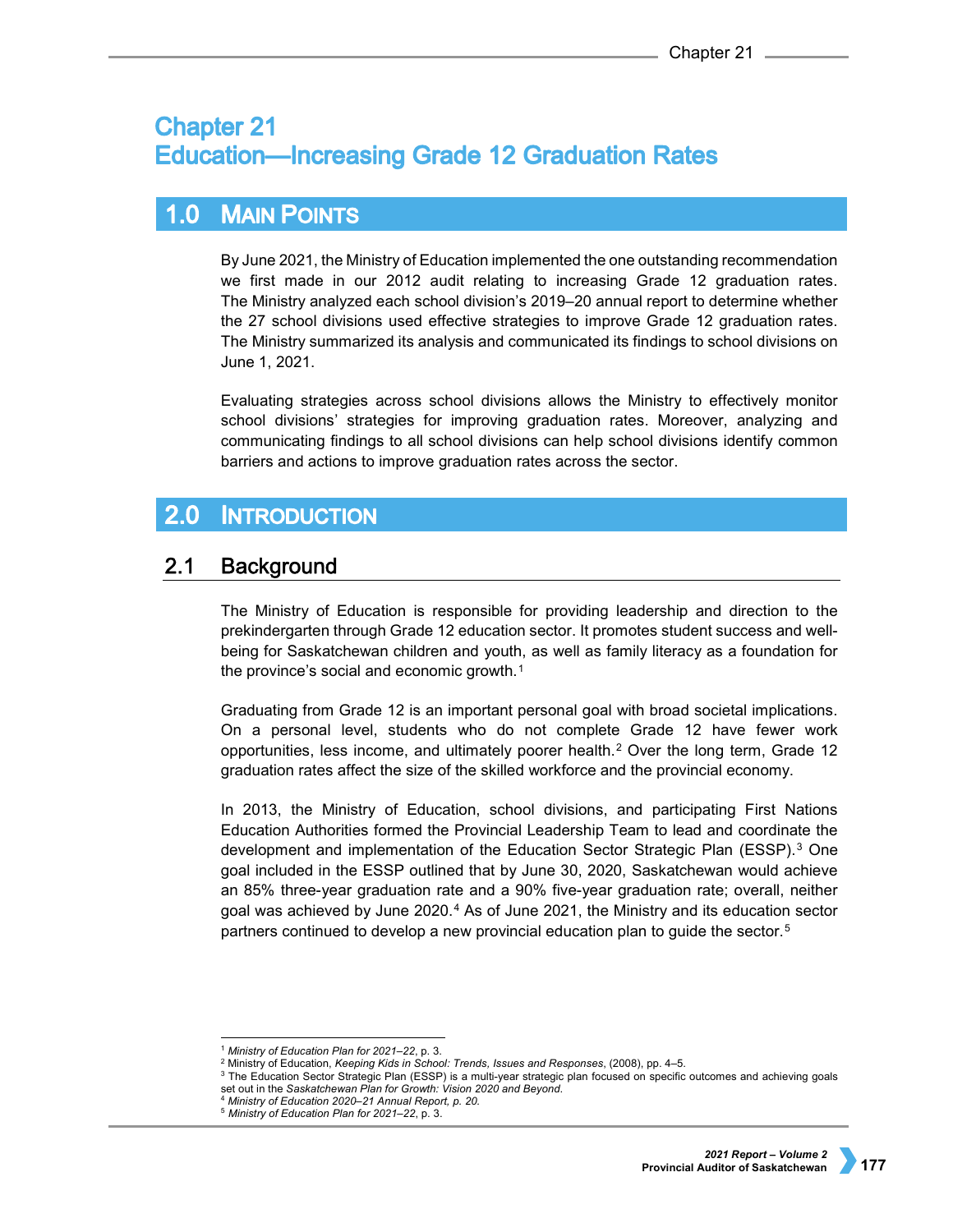**Figure 1** illustrates the three-year, five-year and eventual graduation rates for Saskatchewan students completing Grade 12 from June 2011 to June 2020. It shows Grade 12 graduation rates improved overall during this time period. However, it also shows the disparity in graduation rates for students who identify as First Nation, Métis, and Inuit students (FNMI) as compared to students who do not self-identify as FNMI.

| <b>Completing</b><br>Grade 12 | Three-year (within three years) <sup>A</sup> |                     |                         | Five-year (within five years) <sup>A</sup> |                     |                         | <b>Eventual (within eight or more</b><br>$\text{years}$ ) <sup>A</sup> |                     |              |
|-------------------------------|----------------------------------------------|---------------------|-------------------------|--------------------------------------------|---------------------|-------------------------|------------------------------------------------------------------------|---------------------|--------------|
|                               | <b>All</b>                                   | Non-<br><b>FNMI</b> | <b>FNMI<sup>B</sup></b> | <b>All</b>                                 | Non-<br><b>FNMI</b> | <b>FNMI<sup>B</sup></b> | <b>All</b>                                                             | Non-<br><b>FNMI</b> | <b>FNMIB</b> |
| June 2011                     | 72.7                                         | 81.8                | 32.9                    | 81.3                                       | 87.9                | 48.5                    | 84.8                                                                   | 89.0                | 60.3         |
| June 2012                     | 73.7                                         | 82.9                | 35.9                    | 81.2                                       | 88.0                | 49.7                    | 85.6                                                                   | 89.1                | 63.0         |
| June 2013                     | 74.8                                         | 83.9                | 37.4                    | 80.1                                       | 87.0                | 50.0                    | 84.7                                                                   | 88.8                | 62.8         |
| June 2014                     | 74.7                                         | 83.4                | 40.3                    | 81.4                                       | 88.1                | 54.2                    | 85.8                                                                   | 90.3                | 64.0         |
| June 2015                     | 75.2                                         | 84.3                | 40.1                    | 82.5                                       | 89.2                | 55.9                    | 86.1                                                                   | 90.7                | 65.3         |
| June 2016                     | 75.6                                         | 84.6                | 41.8                    | 83.3                                       | 89.5                | 59.6                    | 85.1                                                                   | 89.7                | 65.2         |
| June 2017                     | 76.5                                         | 85.4                | 43.2                    | 84.0                                       | 90.4                | 59.8                    | 85.9                                                                   | 90.7                | 66.8         |
| June 2018                     | 77.4                                         | 86.5                | 44.5                    | 84.4                                       | 91.1                | 59.4                    | 86.3                                                                   | 91.2                | 67.1         |
| June 2019                     | 77.3                                         | 86.8                | 43.4                    | 84.7                                       | 91.2                | 61.0                    | 86.7                                                                   | 91.4                | 68.6         |
| June $2020^{\circ}$           | 79.8                                         | 89.2                | 46.7                    | 85.5                                       | 91.9                | 62.6                    | 87.1                                                                   | 92.2                | 68.1         |
| <b>Sector Goal</b>            | 85.0                                         |                     |                         | 90.0                                       |                     |                         |                                                                        |                     |              |

## **Figure 1—Trends for Completion of Grade 12**

Source: *Ministry of Education 2020–21 Annual Report*, p. 20.

This is the most recent data available at August 16, 2021, as graduation results for June 2021 will not be available until fall 2021. <sup>A</sup> Three-year graduation rates are calculated as the percentage of students who complete Grade 12 within three years of starting Grade 10. Five-year graduation rates are calculated as the percentage of students who complete Grade 12 within five years of starting Grade 10 (and include those who graduate within three years). Eventual graduation rates are the percentage of students who started Grade 10 in 2011–12 who completed Grade 12 in eight years or more by June 2020. Data includes students in provincially funded, independent and First Nations schools.

B FNMI students are those who choose to self-identify as First Nations (Registered/Treaty/Status Indian, Non-Status Indian), Métis, or Inuit/Inuk.

 $c$  Three-year graduation rates for the 2019–20 school year show a larger than usual year-over-year percentage point increase for June 2020. The provincial policy set in place in response to the COVID-19 pandemic (i.e., ensuring students would receive passing grades in courses in which they were actively enrolled as of March 13, 2020), along with school operational and instructional responses, likely contributed to this increase.

#### $2.2<sub>2</sub>$ **Focus of Follow-Up Audit**

This chapter describes our fourth follow-up audit of management's actions on the recommendations we made in 2012.[6](#page-1-0)

Our *2012 Report – Volume 1*, Chapter 2, concluded that, during February 1, 2011 to January 31, 2012, the Ministry of Education did not have effective processes to increase Grade 12 graduation rates above 2004–05 baselines. We made 10 recommendations. In our three subsequent follow-ups of the Ministry's actions on these recommendations, we found the Ministry implemented nine of the 10 recommendations by January 2019.[7](#page-1-1)

<span id="page-1-0"></span> <sup>6</sup> *2012 Report – Volume 1*[, Chapter 2, pp. 31–47.](https://auditor.sk.ca/pub/publications/public_reports/2012/Volume_1/2012v1_02_Gr12GradRates.pdf)

<span id="page-1-1"></span><sup>7</sup> *2014 Report – Volume 1*[, Chapter 19, pp. 163–170;](https://auditor.sk.ca/pub/publications/public_reports/2014/Volume_1/2014V1_19_Education-Grad%20Rates.pdf) *2017 Report – Volume 1*[, Chapter 20, pp. 233–240;](https://auditor.sk.ca/pub/publications/public_reports/2017/Volume_1/20_Education_Graduation%20Rates.pdf) *[2019 Report –](https://auditor.sk.ca/pub/publications/public_reports/2019/Volume_1/18_Education%E2%80%94Increasing%20Grade%2012%20Graduation%20Rates.pdf) Volume 1*, [Chapter 18, pp. 235–237.](https://auditor.sk.ca/pub/publications/public_reports/2019/Volume_1/18_Education%E2%80%94Increasing%20Grade%2012%20Graduation%20Rates.pdf)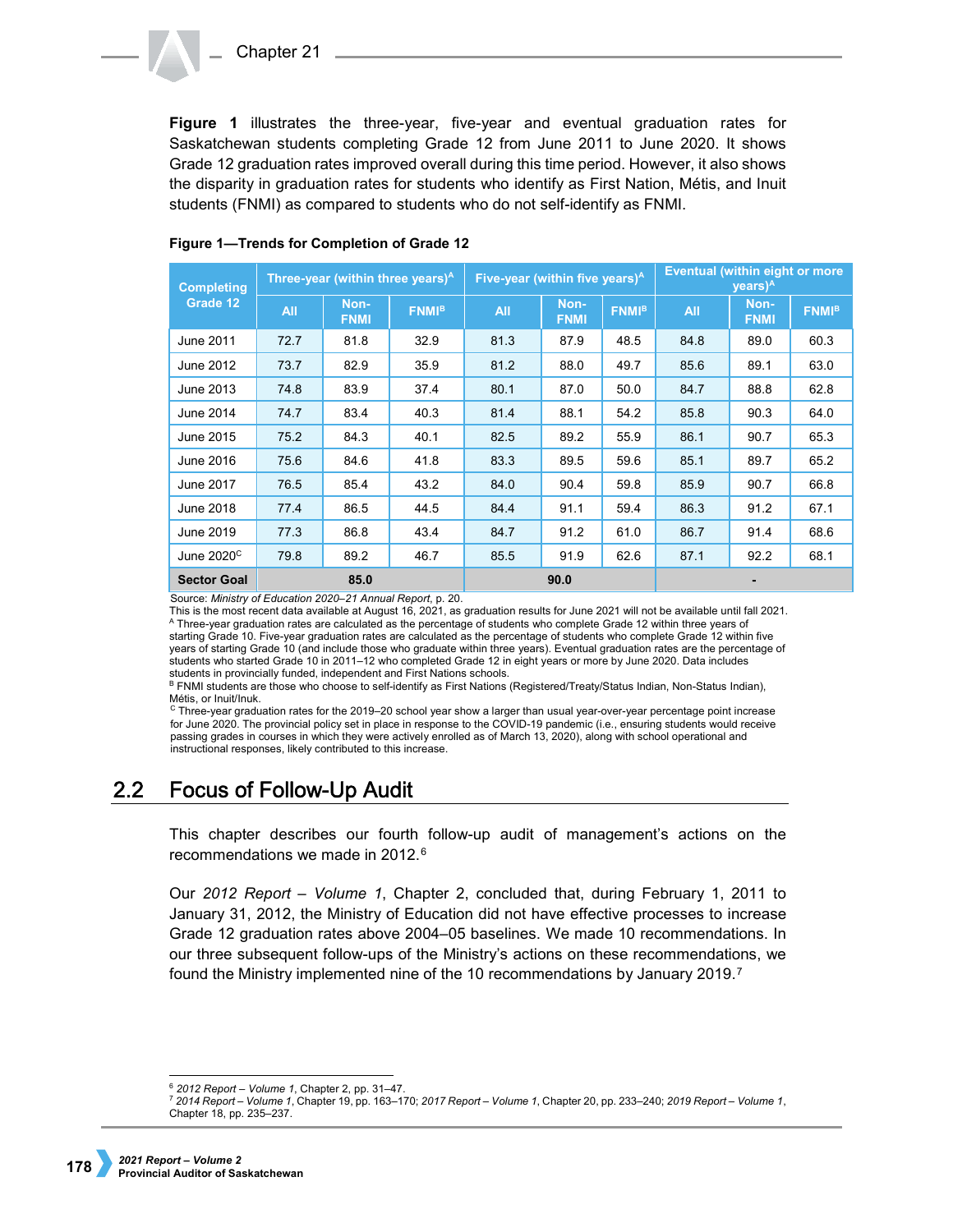To conduct this audit engagement, we followed the standards for assurance engagements published in the *CPA Canada Handbook—Assurance* (CSAE 3001). To evaluate the Ministry's progress toward meeting our recommendation, we used the relevant criteria from the original audit. Ministry management agreed with the criteria in the original audit.

To perform this follow-up audit, we interviewed relevant Ministry officials and reviewed the Ministry's process to assess school divisions' strategies to improve graduation rates.

#### $3.0<sub>1</sub>$ **STATUS OF RECOMMENDATION**

This section sets out our recommendation including the date on which the Standing Committee on Public Accounts agreed to the recommendation, the status of the recommendation at June 1, 2021, and the Ministry's actions up to that date.

## $3.1$ Analyzed School Divisions' Use of Effective Strategies to **Increase Graduation Rates**

*We recommended the Ministry of Education review each school division's Continuous Improvement Plan and assess its planned use of key effective strategies before approving the school division's budget for the related school year. (2012 Report – Volume 1,* p. 40, Recommendation 6; Public Accounts Committee agreement January 14, 2015)

## **Status**—Implemented

The Ministry of Education analyzed each school division's 2019–20 annual report to determine whether the 27 school divisions used effective strategies to improve Grade 12 graduation rates. The Ministry communicated its analysis and findings to school divisions in June 2021.

The Ministry used a rubric (i.e., standard assessment tool) to analyze the annual reports. The Ministry developed its rubric through engagement with stakeholders in school divisions, review of good practice literature, and review of school divisions' actions and strategies (i.e., as described in their graduation rate improvement plans and annual reports). In January 2021, the Ministry distributed the final rubric to school divisions to guide future development of their graduation rate improvement plans.

Each school division's annual report includes information (e.g., measures, strategies) about graduation rates. By May 2021, the Ministry analyzed the school divisions' 2019–20 annual reports to assess whether school divisions' strategies aligned with the rubric. The Ministry summarized its analysis and communicated its findings to school divisions on June 1, 2021. This included highlighting areas where certain school divisions used key effective strategies for improving graduation rates (e.g., use of intervention strategies with a personalized focus, systematically identifying students at risk of not completing high school). Formally sharing effective strategies should help all school divisions develop and implement strategies to improve graduation rates.